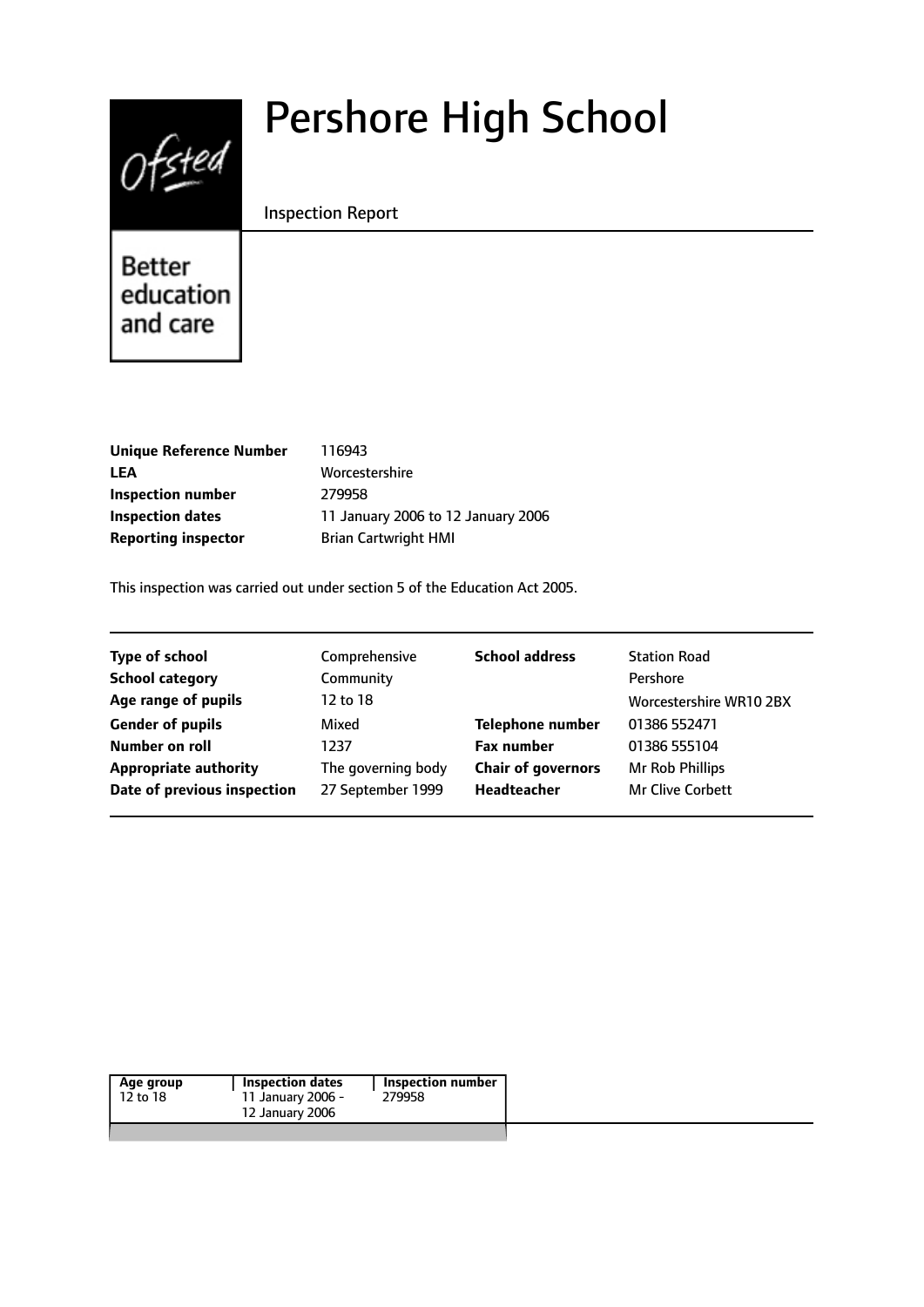© Crown copyright 2006

#### Website: www.ofsted.gov.uk

This document may be reproduced in whole or in part for non-commercial educational purposes, provided that the information quoted is reproduced without adaptation and the source and date of publication are stated.

Further copies of this report are obtainable from the school. Under the Education Act 2005, the school must provide a copy of this report free of charge to certain categories of people. A charge not exceeding the full cost of reproduction may be made for any other copies supplied.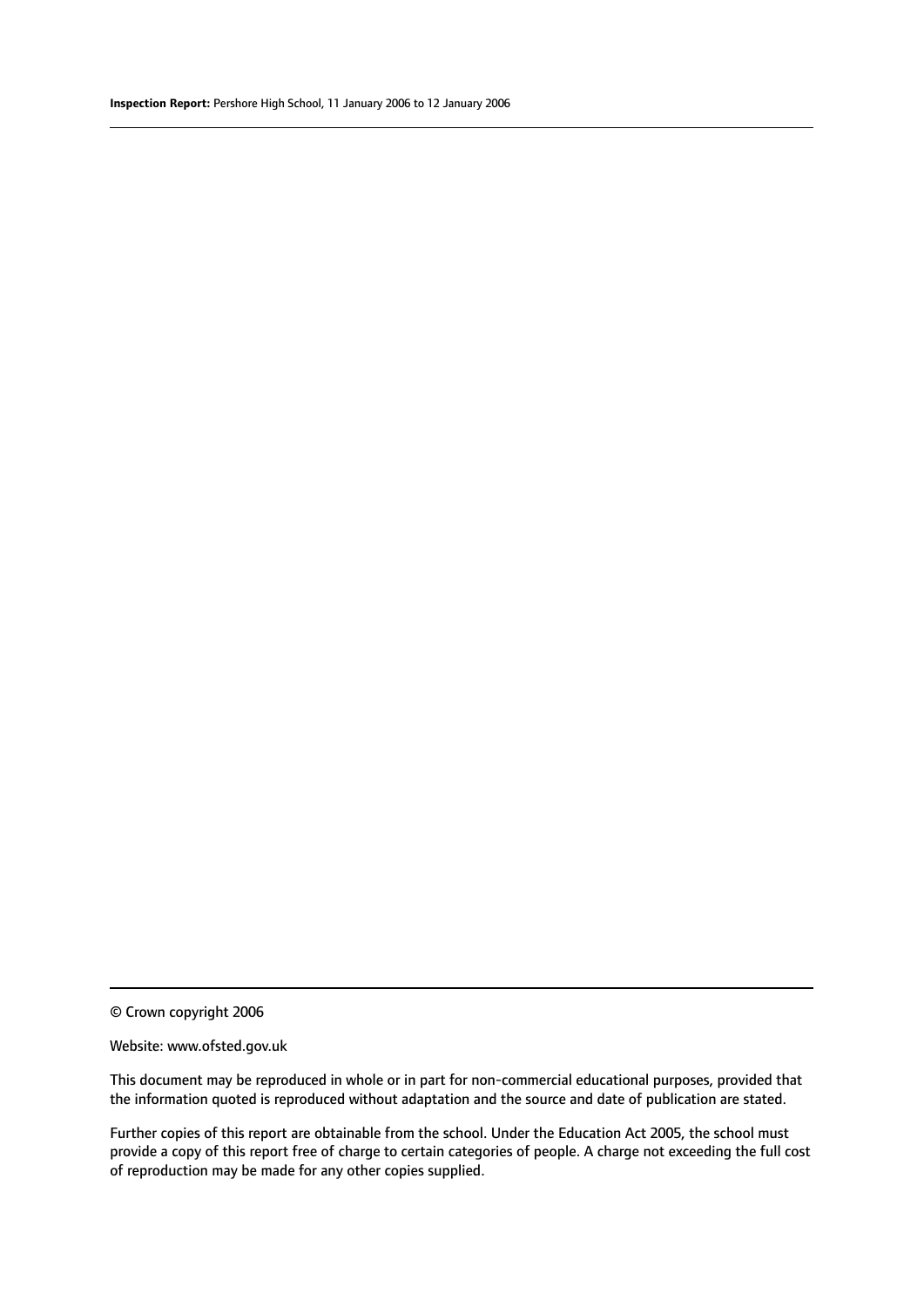# **Introduction**

The inspection was carried out by one of Her Majesty's Inspectors and four Additional Inspectors.

# **Description of the school**

Pershore High School is a mixed comprehensive school that gained Technology College status in 2002. Pupils come from a full range of backgrounds, but overall they are relatively advantaged. Attainment on entry in Year 8 is slightly above average. The number of students with learning difficulties and disabilities is slightly lower than average and there are low numbers of students from minority ethnic backgrounds and students for whom English is an additional language. Very few students leave or join the school other than at Year 8.

# **Key for inspection grades**

| Grade 1 | Outstanding  |
|---------|--------------|
| Grade 2 | Good         |
| Grade 3 | Satisfactory |
| Grade 4 | Inadequate   |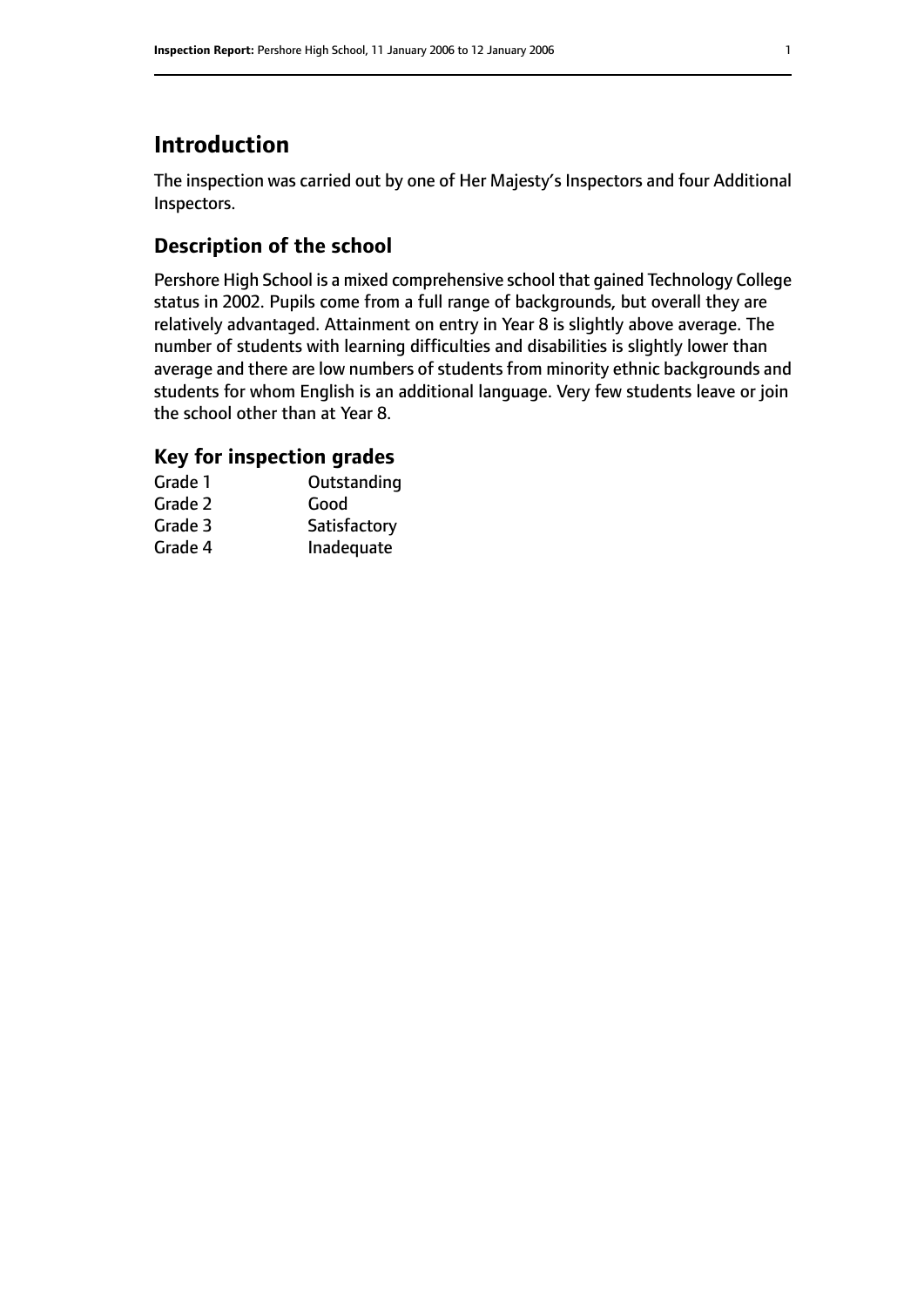# **Overall effectiveness of the school**

#### **Grade: 2**

Pershore High is a good school. A committed team of well qualified staff work hard to ensure students achieve well both academically and personally. The school takes its community links seriously, with a wide local network and impressive international collaboration that enrich teaching and learning. The school has effective provision for the care, guidance and support of students, particularly sixth formers. Generally good teaching is conscientiously received by students, who have good attitudes to learning. Regular assessments and target setting for individual students inform staff and parents of progress, but day-to-day marking could be more consistent and include short-term targets for learners. Students experience a broad curriculum that has been enriched by the technology college specialist status. With limited resources relative to the national averages, the school delivers good value for money.

The school has successfully tackled most of the previous inspection issues through rising standards and significantly enhanced provision for information and communication technology (ICT). A relatively new senior leadership team has maintained the progress made under previous management. They accurately judge overall effectiveness to be good. Governance is sound and ensures the school runs smoothly.

Self-evaluation is secure and includes middle managers in the process, although their judgements are not closely quality assured. Planning does not always identify who has responsibility or who is evaluating the impact, and concrete performance targets are sometimes missing from plans so the impact of initiatives is not always fully measured. However, school leaders have ambitious ideas for the future, particularly in strengthening further the impact of the school in raising aspirations in the locality, and the school does have the necessary capacity to further improve.

## **Effectiveness and efficiency of the sixth form**

#### **Grade: 2**

The sixth form is good, with outstanding individual guidance and support of students that ensure they make good progress with their learning. It is well led and managed. The curriculum meets the preferences and needs of students well. Students participate fully in the rich activities programme, and also work as mentors to help younger pupils. Students are very committed to the school and appreciative of the commitment of staff. Some teaching involves students in long periods of listening, with little involvement, and so does not always fully meet individual needs or inspire universal enjoyment amongst students. However, the commitment by students to succeed compensates for such moments.

#### **What the school should do to improve further**

•Improve the consistency and rigour of assessment so that teaching is better tailored to learners' needs, and learners know clearly what they should do to improve in the short term. •Improve school self-review so that evaluation focuses rigorously on the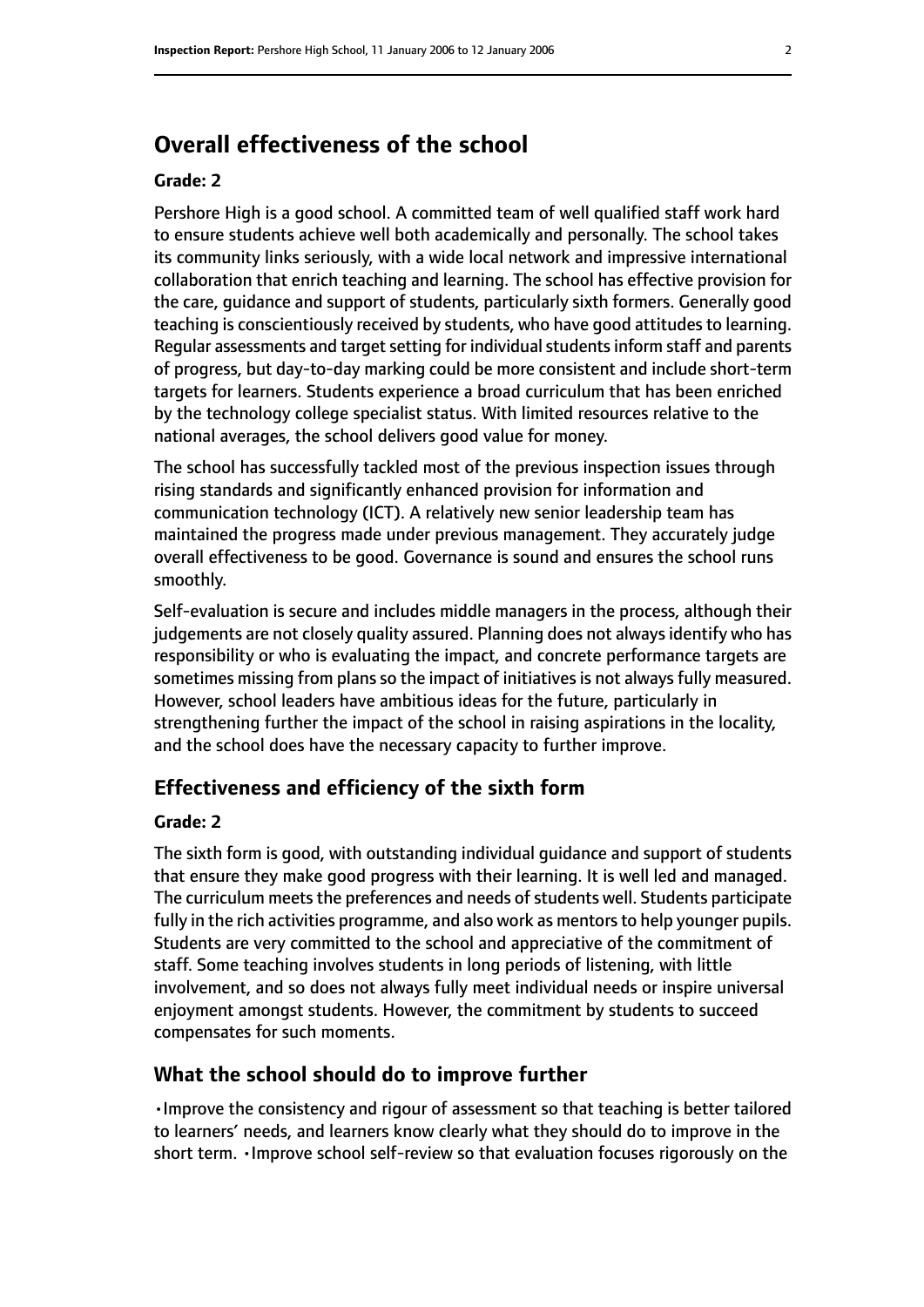impact of provision on attainment, ensuring that school improvement planning includes measurable performance targets and identifies personal responsibility.

# **Achievement and standards**

#### **Grade: 2**

Overall achievement and standards are good. Standards at Key Stage 3 are well above average. Standards in Key Stage 4 are above average, and substantially higher than at the previous inspection. However, they fall some way short of ambitious specialist college targets except for design and technology. Girls gained much higher standards than boys in 2005 GCSEs, but progress measures show that the gap is not exceptional when compared with students in similar settings nationally. The school has invested in training to ensure such differences are minimised. There is no significant gap in performance between genders in the 2005 KS3 data, or at A-level. Students with learning difficulties are achieving as well as other pupils, thanks to effective planning for their needs and good deployment of skilled learning support assistants.

In 2003 Key Stage 3 national tests, English results were unusually high so value-added measures from Key Stage 3 to 4 in 2005 are below average, but the more important indicator of progress from Key Stage 2 to 4 remains high in 2005 and has been significantly above average for some years. Sixth-form standards are broadly average, and represent good achievement for students, some of whom are accepted onto courses with relatively modest GCSE grades.

#### **Personal development and well-being**

#### **Grade: 2**

Spiritual, moral, social and cultural development of pupils is good overall, with the enrichment provided through the school international programme an outstanding feature. Students generally enjoy being at school, many of them emphasising the rich programme of clubs and activities asthe reason for this. Their attendance is consistently good throughout the school and there are low levels of unauthorised absence. Students know the school conduct code and live it out effectively. Each student attends two weekly assemblies, but in the remaining three tutorial sessions not every group reflects upon the published thought for the week, so the school is only partially providing the statutory daily act of collective worship. Spiritual development is satisfactory but therefore not as strong as other areas of personal development. The school is reviewing its catering service to ensure further development of healthy eating options, which together with the rich sporting provision ensures students can stay healthy and fit.

Students' behaviour is good overall. There are few exclusions. Students are well behaved in lessons where teaching is at least satisfactory, and around the school they are polite and self-disciplined. Lunch and break times are calm and sociable. Students feel safe in school because bullying is rare and staff deal very well with any incidents. Sixth form students are highly motivated, which allows them to learn well despite not enjoying lessons where note-taking or lecturing dominates.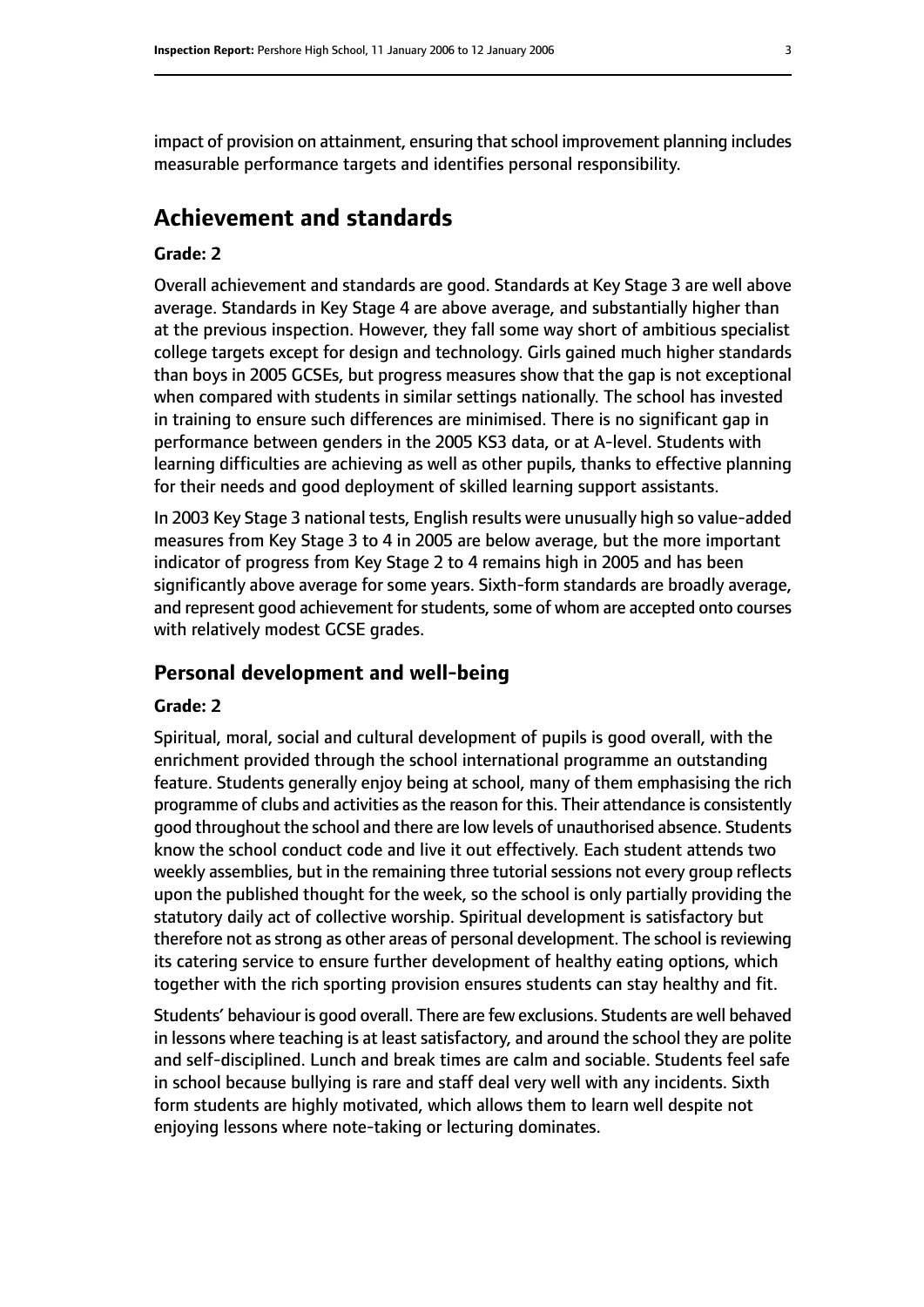Students make a good contribution to the community through activities such as fund raising, the youth parliament and international links. Sixth-formers are trained as counsellors to mentor vulnerable younger pupils. Work-related learning opportunities are of good quality for all students, and the community in turn provides valuable work-experience placements. In combination with high standards in English and mathematics, students are developing effective skills that will serve them well in their future economic well-being.

# **Quality of provision**

## **Teaching and learning**

#### **Grade: 2**

A combination of good student attitudes to learning and their teachers' good subject knowledge ensures that teaching and learning is good overall. Inspectors saw several outstanding lessons alongside many that were good. A small number of inadequate lessons occured when teaching did not accurately assess and respond to learners' needs. As a result some students took the opportunity to misbehave. The best teaching was characterised by good subject expertise, planning that catered for the needs of all learners, and opportunities for students to assess their own progress. Students enjoy lessons where there is a good variety of teaching methods used, and where they can take some responsibility for their own learning. Use of ICT by students in subjects other than actual ICT lessons is patchy, and less developed than literacy or numeracy.

Parents get regular progress reports. Students have end-of-course targets, and take part in identifying actions needed to achieve them. Inspectors saw good examples of assessment to support student learning; for example, a Year 11 textiles practical concluded with a very good class discussion in which each student was guided to assess their progress, and subsequently plan a personal homework task. Routine marking is satisfactory, but does not consistently provide students with sufficient direction on how to improve their work.

# **Curriculum and other activities**

#### **Grade: 2**

The curriculum throughout the school is broad and balanced and caters for the needs of all pupils well. There are a number of vocational options available to all abilities of students. The Technology College specialism has begun to have a good impact on curriculum provision through increasing use of ICT by teachers. The greatest impact is where teachers have been able to exploit interactive curriculum resources, including assessment software, for example, in science. The requirement for students to study technology slightly constrains the choices available at Key Stage 4, although results in Design Technology GCSE are the highest in the school. Timetable organisation does not permit some subjects to group students by ability, as they would prefer. The curriculum is effectively adapted to meet the needs of some learners for whom an exclusively academic timetable would not maximise their potential. Some more able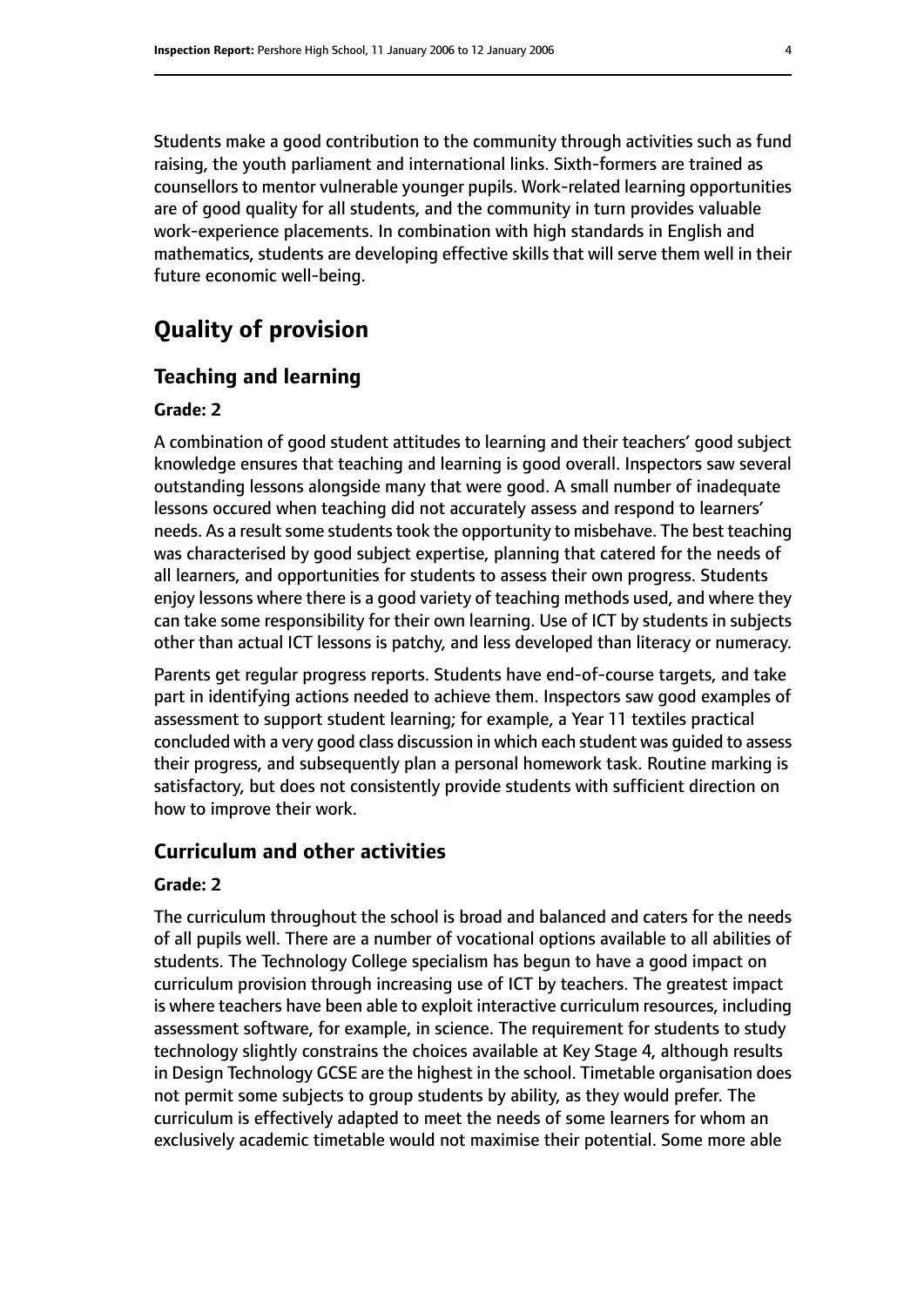students can enter examinations early. The school identifies and monitors the progress of gifted and talented pupils effectively. Sixth-form students enjoy additional courses, such as critical thinking, and are freely able to study the courses of their choice.

There is a wide range of extra-curricular activities that most students participate in during the week, including sixth-formers. A late bus service ensures students from more distant homes are not disadvantaged. The links with other countries are an outstanding feature, and benefit both students and staff with a good insight into international matters.

# **Care, guidance and support**

#### **Grade: 2**

#### **Grade for sixth form: 1**

The school has good systems for monitoring the academic and personal development of learners, with information easily available to all professionals. Regular reports to parents and regular interviews with parents and students ensure good information and advice is on hand to guide students in option choices, sixth-form choices and their future careers. In the sixth form, care, guidance and support is outstanding, because the school knows each student really well, and 'gives us fantastic support'. Underachieving students are swiftly identified and supported.

The school has a good personal, social and health education curriculum to ensure the health and safety of its students. Child protection policies, risk assessment procedures and systematic site safety audits meet requirements. A link governor monitors the 'Every Child Matters' provision.

# **Leadership and management**

#### **Grade: 2**

The leadership and management of staff at all levels is good, promoting good quality of care and education. Day-to-day operations run very well, thanks to diligent adherence to routines and good team leadership. The headteacher is ably supported by a dedicated senior leadership team. The new head of sixth form has a good vision to develop it further by broadening the range of teaching styles, increasing students' independent learning and extending external links. There is good promotion of equal opportunities and lack of discrimination, which enables all students to achieve well. The school's funds and resources are managed effectively. It seeks to get best value from its relatively low income and provides good value for money. Some accommodation is of high quality but there are many temporary classrooms scattered over a large site.

The school has a satisfactory range of information to inform self-evaluation, including surveys of parents and sampling of student views. The school council is represented on the governing body, and governors also have regular contact with the school through links with departments. A small proportion (15%) of parents responded to the inspection questionnaire, and most of these had a good opinion of the school. Systematic lesson observations by managers gives good feedback to staff, although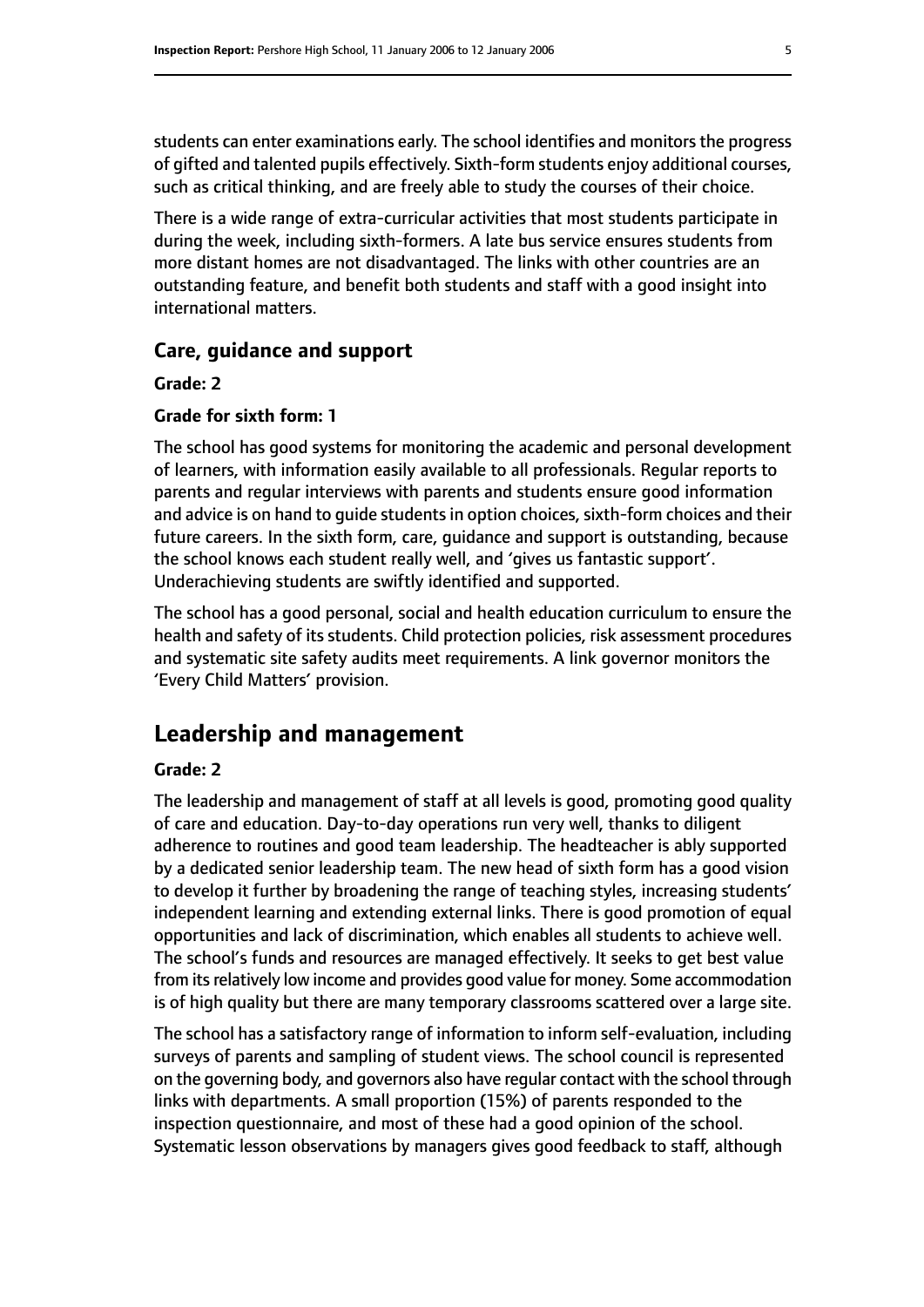do not explicitly judge lesson quality. Departments conduct sound reviews, but these are not quality assured by senior leaders to ensure consistently good evaluation of the impact of provision on achievement. The school improvement plan is satisfactory. Some aspects lack measurable performance outcomes, do not always assign individual responsibility or identify who is evaluating the outcomes.

Governance is satisfactory. Governors' information about the school is provided by regular comprehensive headteacher reports, but governors rely on the school to interpret performance data. Governors' minutes show effective responses to short-term issues, but less clarity in respect of strategic aims, or of action to take when targets are missed. A new chair of governors is committed to raising standards and developing a fuller understanding of the requirements of technology college status and the wider contribution it can make in the local community.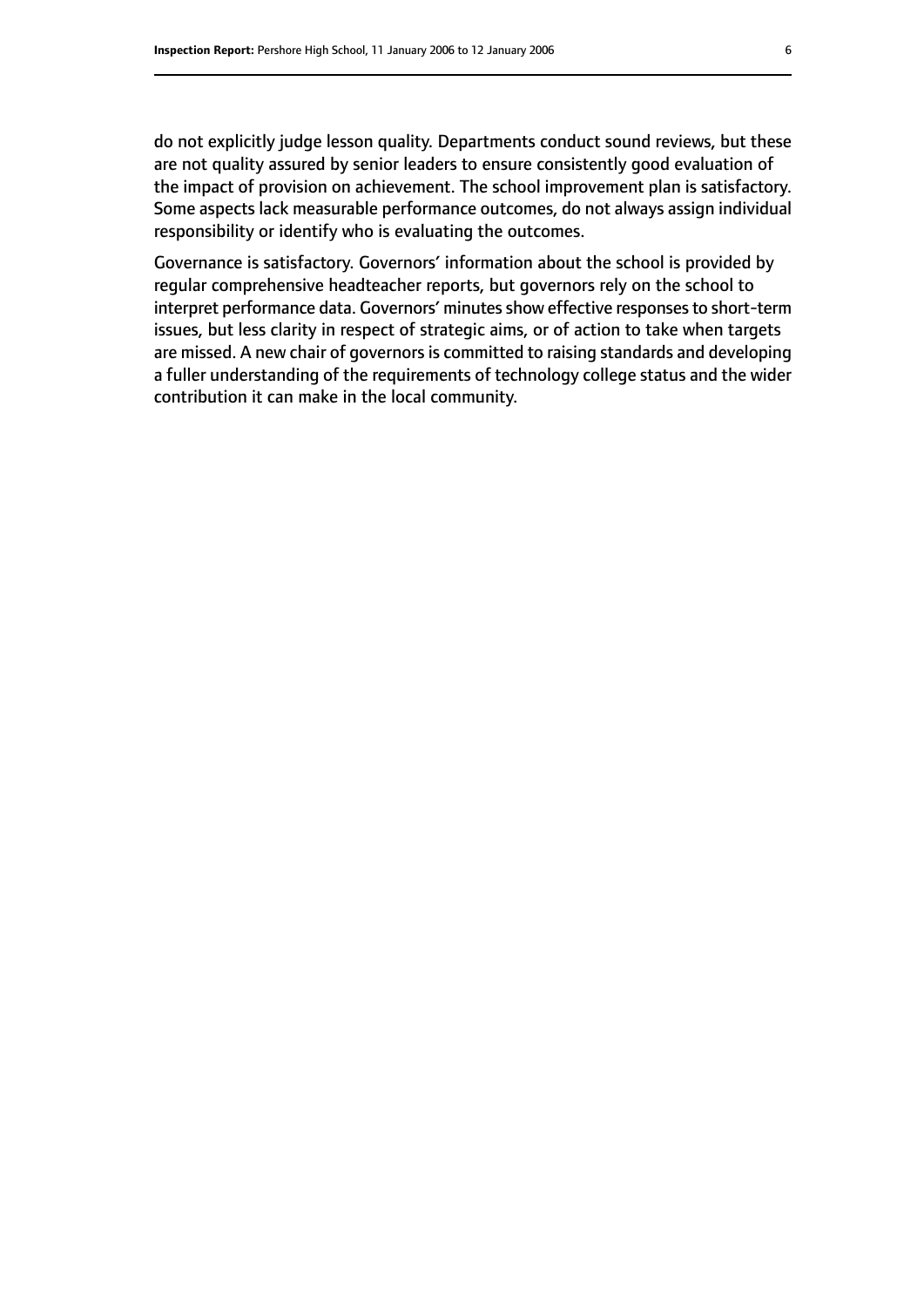**Any complaints about the inspection or the report should be made following the procedures set out inthe guidance 'Complaints about school inspection', whichis available from Ofsted's website: www.ofsted.gov.uk.**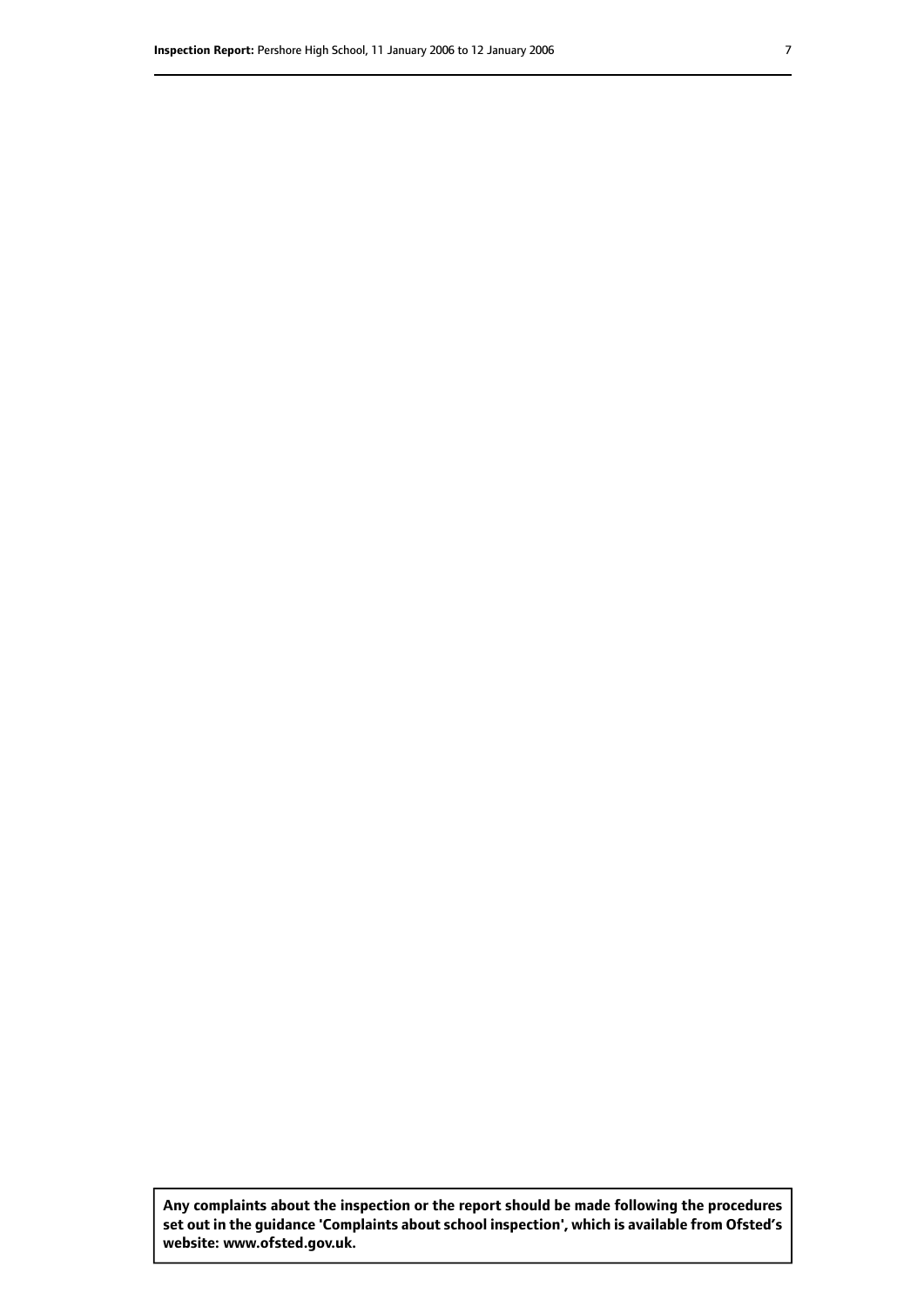# **Inspection judgements**

| Key to judgements: grade 1 is outstanding, grade 2 good, grade 3 | School         | $16-19$ |
|------------------------------------------------------------------|----------------|---------|
| satisfactory, and grade 4 inadequate                             | <b>Overall</b> |         |

#### **Overall effectiveness**

| How effective, efficient and inclusive is the provision of education,<br>integrated care and any extended services in meeting the needs of<br>learners? |     |           |
|---------------------------------------------------------------------------------------------------------------------------------------------------------|-----|-----------|
| How well does the school work in partnership with others to promote<br>learners' well-being?                                                            |     |           |
| The quality and standards in foundation stage                                                                                                           | ΝA  | <b>NA</b> |
| The effectiveness of the school's self-evaluation                                                                                                       |     |           |
| The capacity to make any necessary improvements                                                                                                         | Yes | Yes       |
| Effective steps have been taken to promote improvement since the last<br>inspection                                                                     | Yes | Yes       |

#### **Achievement and standards**

| How well do learners achieve?                                                                               |  |
|-------------------------------------------------------------------------------------------------------------|--|
| The standards <sup>1</sup> reached by learners                                                              |  |
| How well learners make progress, taking account of any significant variations<br>between groups of learners |  |
| How well learners with learning difficulties and disabilities make progress                                 |  |

#### **Personal development and well-being**

| How good is the overall personal development and well-being of the<br>learners?                                  |  |
|------------------------------------------------------------------------------------------------------------------|--|
| The extent of learners' spiritual, moral, social and cultural development                                        |  |
| The behaviour of learners                                                                                        |  |
| The attendance of learners                                                                                       |  |
| How well learners enjoy their education                                                                          |  |
| The extent to which learners adopt safe practices                                                                |  |
| The extent to which learners adopt healthy lifestyles                                                            |  |
| The extent to which learners make a positive contribution to the community                                       |  |
| How well learners develop workplace and other skills that will contribute to<br>their future economic well-being |  |

# **The quality of provision**

| How effective are teaching and learning in meeting the full range of<br>the learners' needs?          |  |
|-------------------------------------------------------------------------------------------------------|--|
| How well do the curriculum and other activities meet the range of<br>needs and interests of learners? |  |
| How well are learners cared for, guided and supported?                                                |  |

 $^1$  Grade 1 - Exceptionally and consistently high; Grade 2 - Generally above average with none significantly below average; Grade 3 - Broadly average; Grade 4 - Exceptionally low.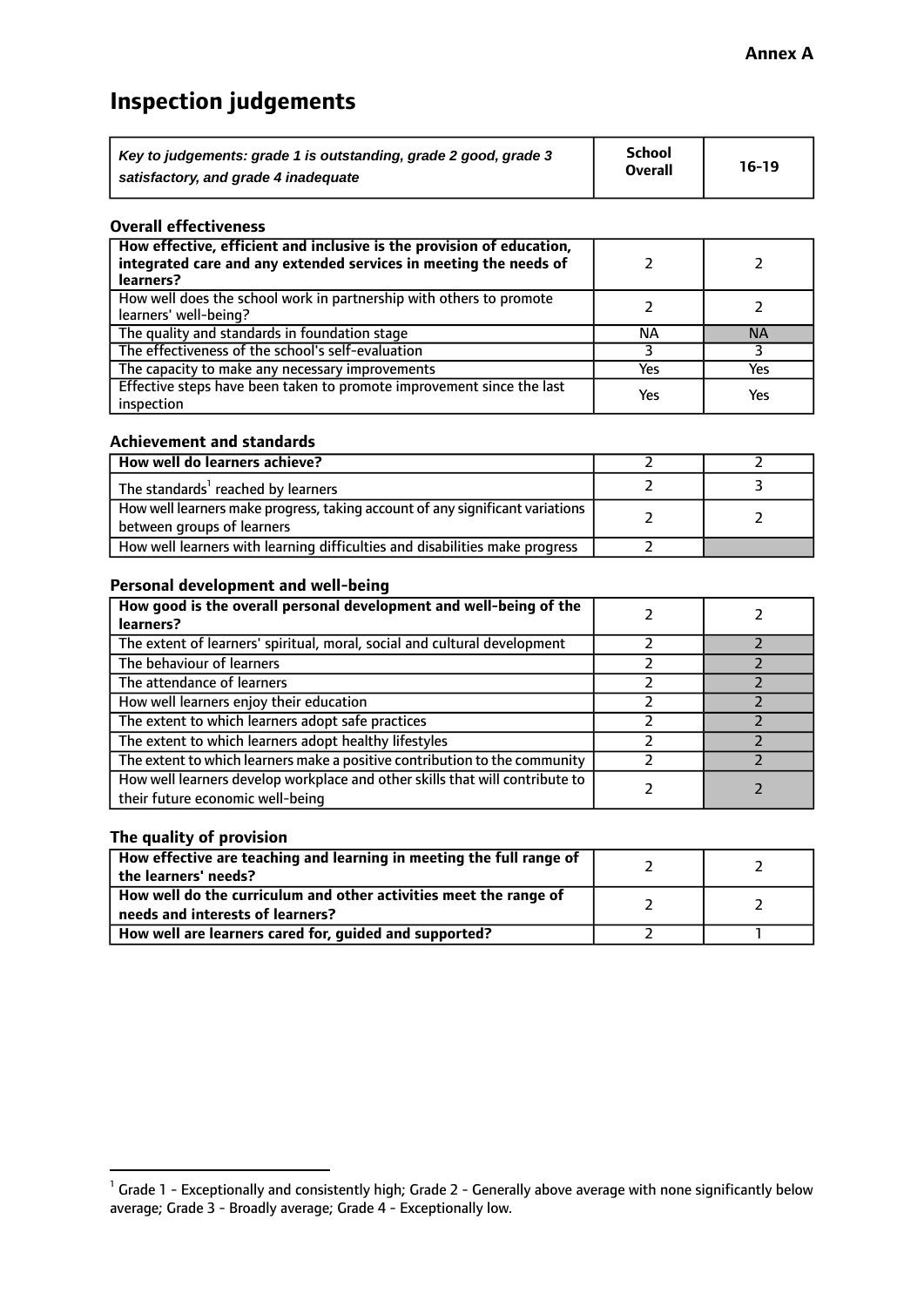# **Leadership and management**

| How effective are leadership and management in raising achievement<br>and supporting all learners?                                              |     |     |
|-------------------------------------------------------------------------------------------------------------------------------------------------|-----|-----|
| How effectively leaders and managers at all levels set clear direction leading<br>to improvement and promote high quality of care and education |     |     |
| How effectively performance is monitored, evaluated and improved to meet<br>challenging targets, through quality assurance and self-review      |     |     |
| How well equality of opportunity is promoted and discrimination tackled so<br>that all learners achieve as well as they can                     |     |     |
| How effectively and efficiently resources are deployed to achieve value for<br>money                                                            |     |     |
| The extent to which governors and other supervisory boards discharge their<br>responsibilities                                                  |     |     |
| The adequacy and suitability of staff to ensure that learners are protected                                                                     | Yes | Yes |

| The extent to which schools enable learners to be healthy                                     |            |
|-----------------------------------------------------------------------------------------------|------------|
| Learners are encouraged and enabled to eat and drink healthily                                | Yes        |
| Learners are encouraged and enabled to take regular exercise                                  | <b>Yes</b> |
| Learners are discouraged from smoking and substance abuse                                     | Yes        |
| Learners are educated about sexual health                                                     | Yes        |
| The extent to which providers ensure that learners stay safe                                  |            |
| Procedures for safeguarding learners meet current government requirements                     | Yes        |
| Risk assessment procedures and related staff training are in place                            | <b>Yes</b> |
| Action is taken to reduce anti-social behaviour, such as bullying and racism                  | Yes        |
| Learners are taught about key risks and how to deal with them                                 | Yes        |
| The extent to which learners make a positive contribution                                     |            |
| Learners are helped to develop stable, positive relationships                                 | <b>Yes</b> |
| Learners, individually and collectively, participate in making decisions that affect them     | <b>Yes</b> |
| Learners are encouraged to initiate, participate in and manage activities in school and the   | <b>Yes</b> |
| wider community                                                                               |            |
| The extent to which schools enable learners to achieve economic well-being                    |            |
| There is provision to promote learners' basic skills                                          | Yes        |
| Learners have opportunities to develop enterprise skills and work in teams                    | Yes        |
| Careers education and quidance is provided to all learners in key stage 3 and 4 and the sixth | Yes        |
| form                                                                                          |            |
| Education for all learners aged 14-19 provides an understanding of employment and the         | Yes        |
| economy                                                                                       |            |